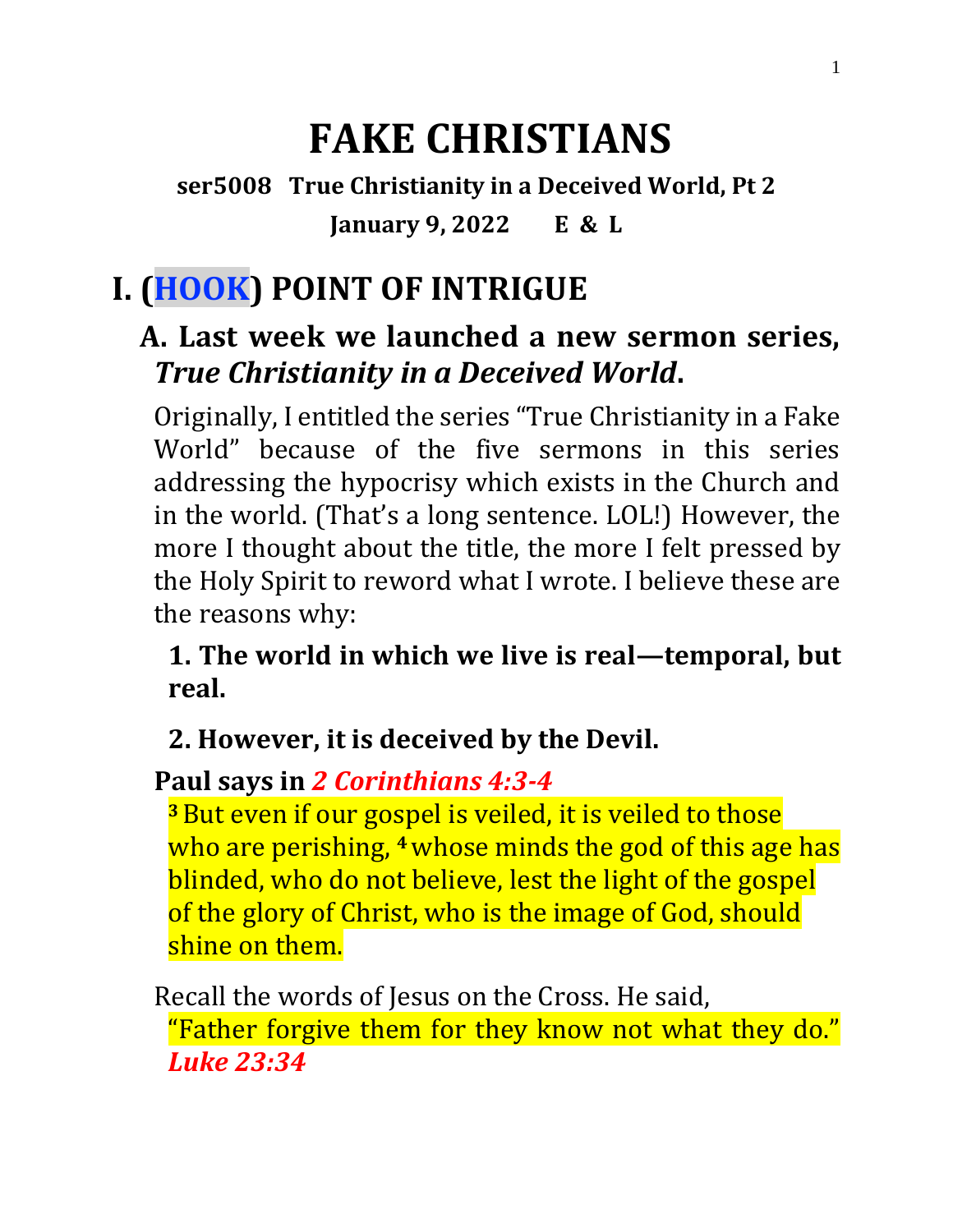Recall the words of Stephen in *Acts 7:59-60*, at his martyrdom.

"Lord Jesus, receive my spirit."

The narrative continues,

"Then he knelt down and cried out with a loud voice, 'Lord, do not charge them with this sin'."

Recall why Jesus came to earth! (**show photo**) *John 3:16-17* tells us,

**<sup>16</sup>** For God so loved the world that He gave His only begotten Son, that



whoever believes in Him should not perish but have everlasting life. **<sup>17</sup>** For God sent not His Son into the world to condemn the world, but that the world through Him might be saved.

God knew the world was deceived and lost in its trespasses and sins. That's why there is a Christmas, a Good Friday, an Easter, and a Second Coming.

**B. In our study last week, we looked at two essential truths that identify a "fake religion."**  They are:

#### **1.** *What* **is being worshipped?**

Any religion whose god is the creation of man's imagination and of human hands is fake.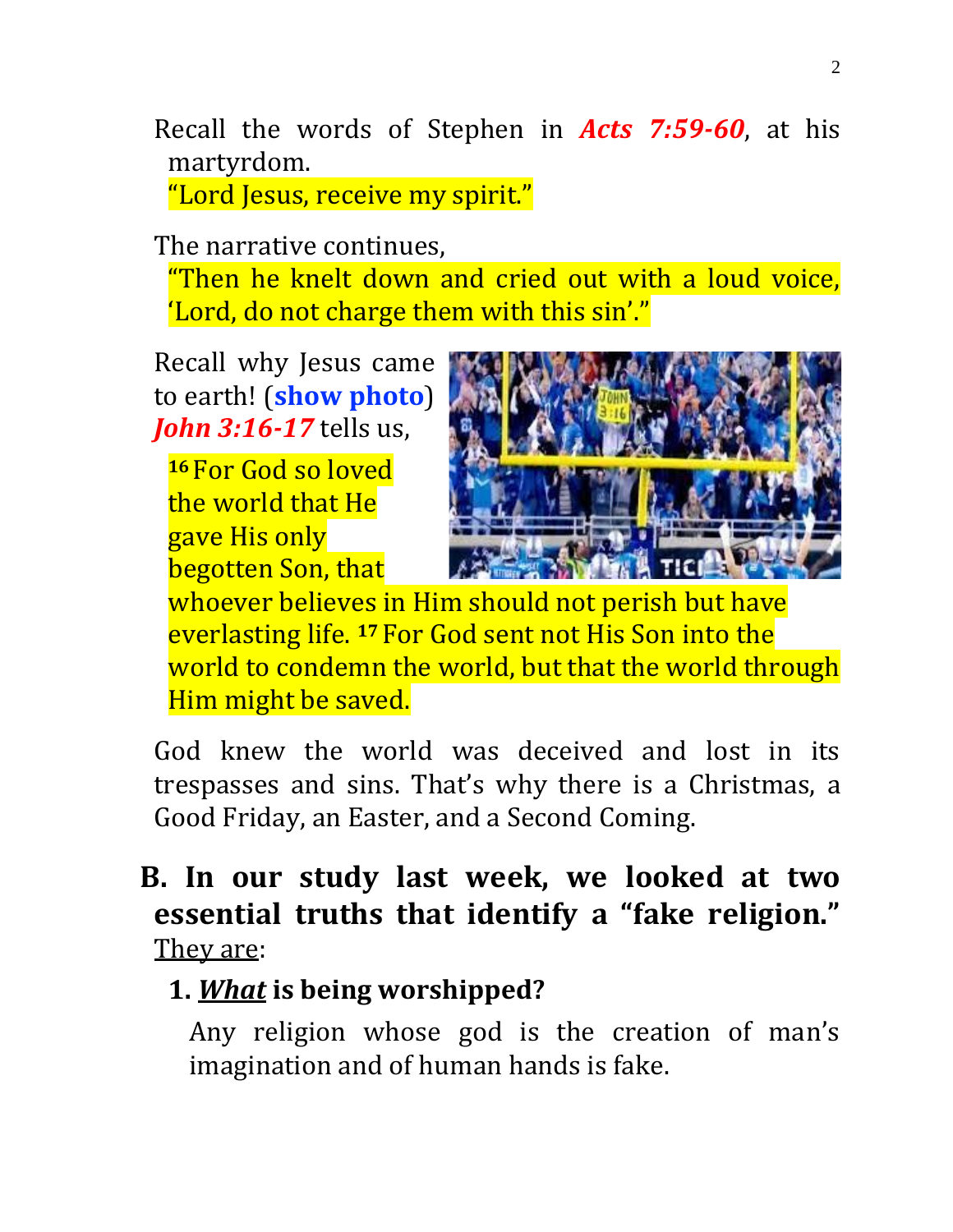#### **2.** *Who* **is Christ?**

Any religion that does not clearly state and believe that Jesus is God, is "fake."

Jesus said,

"I AM the way the truth and the life, no one comes to the Father, but by me." *John 14:6 \*There are NO exceptions.*

### **C. That brings us to today's topic, "Fake Christians."**

*BEFORE WE DO,* let me mention that there are transcripts of last week's sermon, as well as this week's sermon, in both English and Spanish for those of you who keep a catalogue of the sermons preached, or simply would like a particular sermon.

## **D. Let us pray!**

# **II. (BOOK) FAKE CHRISTIANS**

## **A. What is a "fake Christian?"**

I'm sure we could all name a few. Hey, maybe you would name your wife, or husband, or father or mother, pastor or priest, Sunday School teacher, televangelist—not in their presence, unless you were mad at them—but in your mind you're thinking…right? Sure. We've all been there.

## **B. Let's begin with a question:** *How do you know if something is fake?*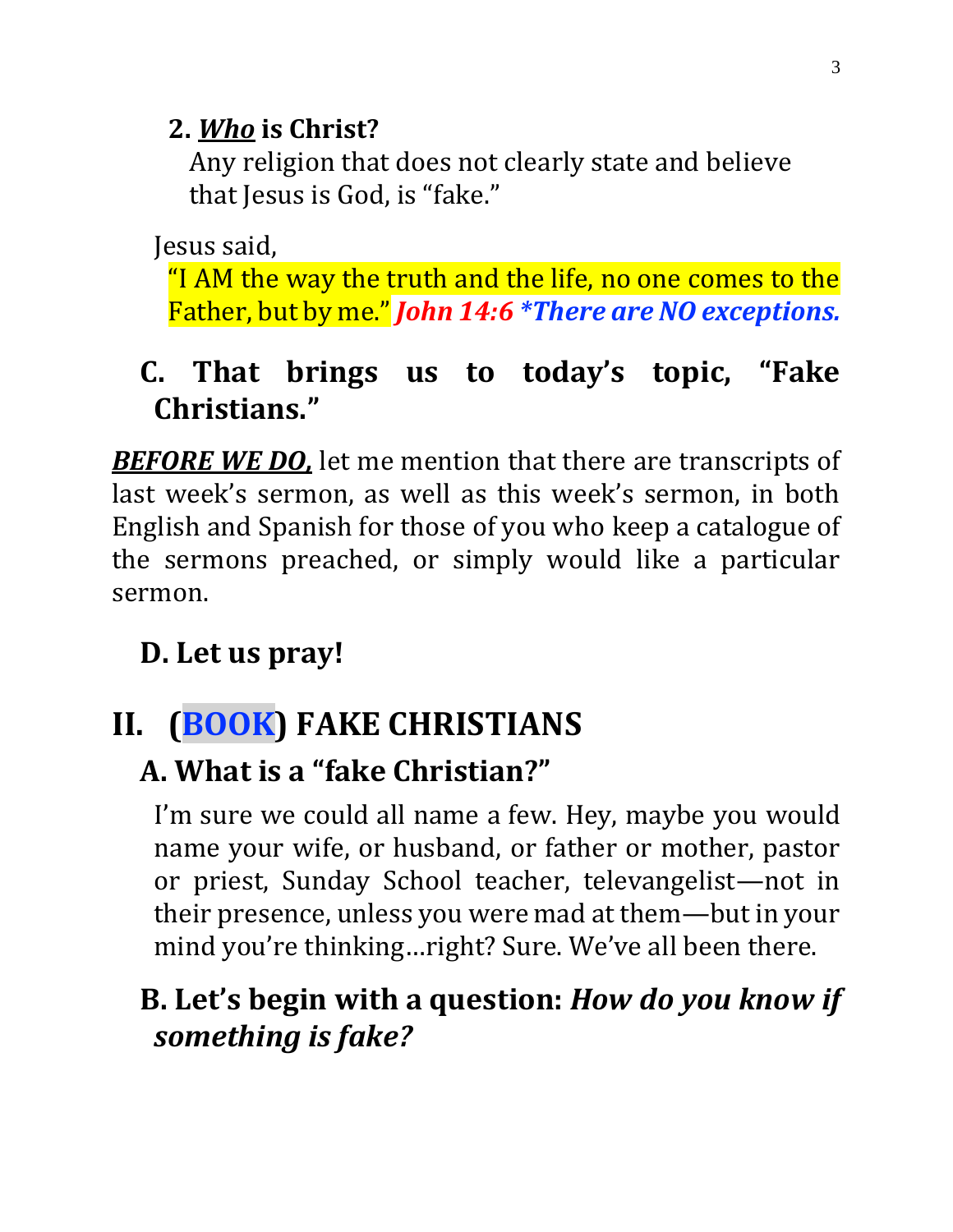You compare it with what is real. For instance, how do you tell a fake diamond from a real diamond? (**show video**) [https://www.serendipitydiamonds.com/blog/how-to](https://www.serendipitydiamonds.com/blog/how-to-tell-a-real-diamond-from-a-fake/)[tell-a-real-diamond-from-a-fake/](https://www.serendipitydiamonds.com/blog/how-to-tell-a-real-diamond-from-a-fake/) **(1:29)**



*INTERESTINGLY ENOUGH* if we wanted to get creative, we could apply all four of the authenticity tests to know if a diamond is real or fake to whether or not

a Christian is real of fake. We won't take the time.

However, the one that stood out to me was, "If it's too white, that is too good to be true, most likely it is too good to be true—it's fake. A real Christian has color. A real Christian is not flawless, and both the Christian and non-Christian world sees it. But…love that but… God the Father does not see it because God the Son presents the believer "holy, blameless and without reproach **if** you continue in the faith, not moved from the hope of the gospel." *Colossians 1:22-23* How cool is that?

And there's another identifying mark of a Christian. They remain in the faith. *John 3:36* says, "He that believes on the Son has everlasting life; he who believes not shall not see life, but the wrath of God abides on him."

It's like dragging the diamond across the line; if you belong to Christ, you're authentic, and the line of your sin cannot be seen. And the Church said, "Hallelujah!"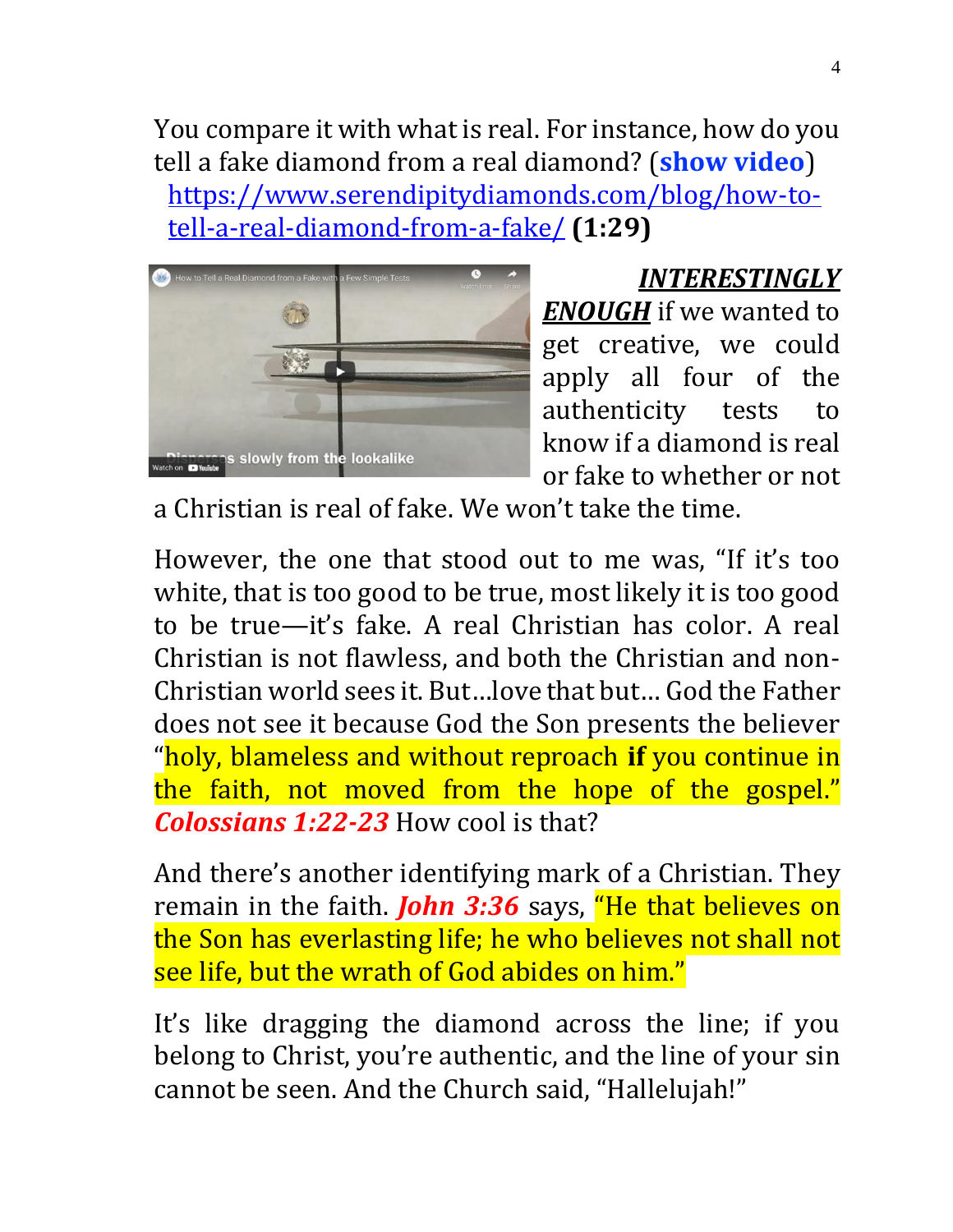**C. (LOOK) There are three character traits that tell those around us whether or not we're REAL or FAKE Christians.** 

They are:

**1. Our talk.** 

**2. Our walk.**

**3. Our love.**

#### *2 Corinthians 5:17* **says,**

**<sup>17</sup>**Therefore, if anyone *is* in Christ, *he is* a new creation; old things have passed away; behold, all things have become new.

Our talk should be different. Our walk should be different. How we love should be different.

## **D. Let's look at** *our talk* **(speech).**

*Ephesians 4:29* says let no corrupt speech come out of our mouths, but only such as is good for building others up

*Colossians 4:6* says let your speech be gracious

*James 1:26* says if anyone thinks he is religious and does not bridle his tongue … that person's religion is worthless.

*Colossians 3:8* tells us to put away slander and obscene talk from your mouths

*Matthew 12:33-34* Jesus says a tree is known by *its* fruit, and out of the overflow of the heart a man speaks. A good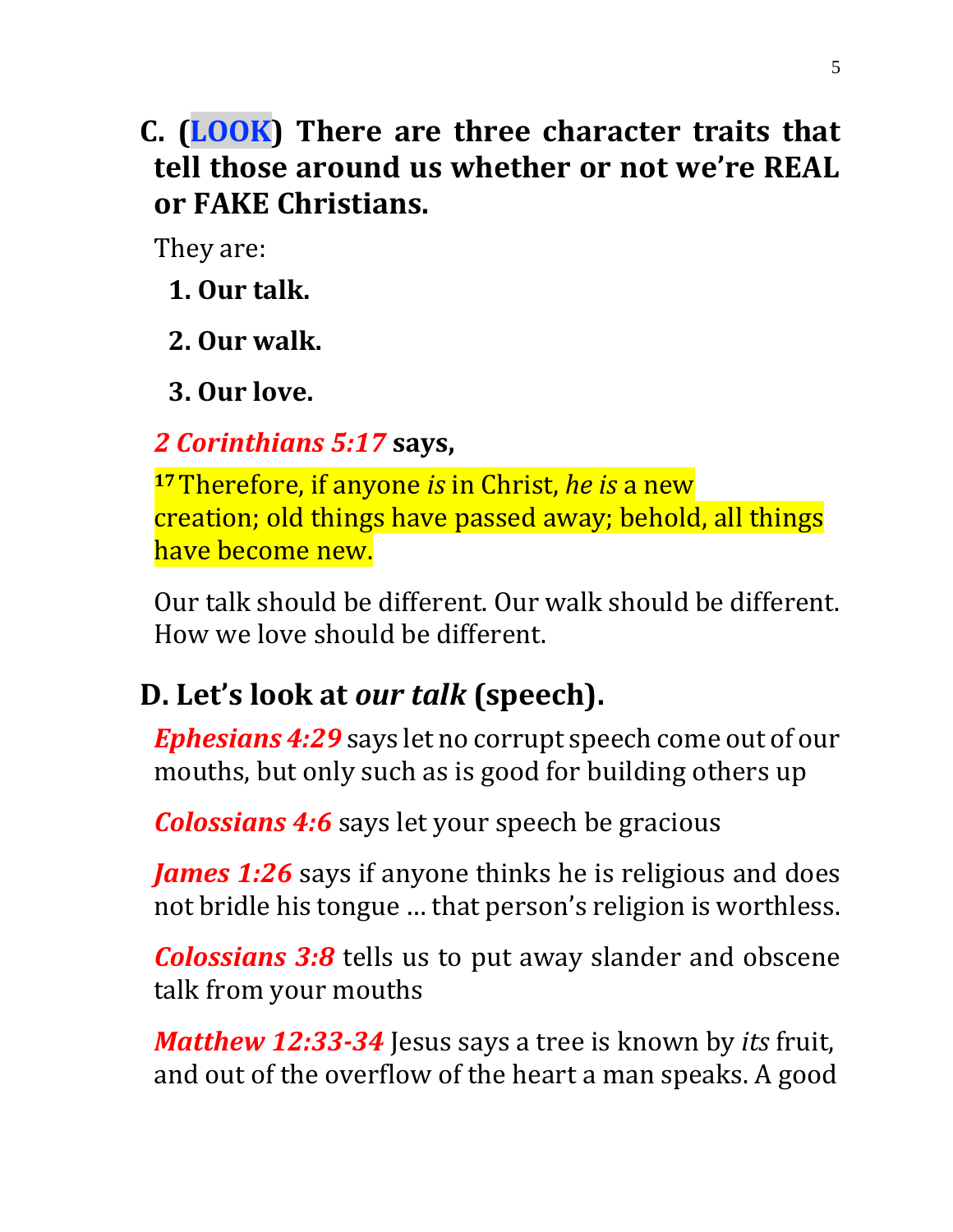tree produces life and an evil tree, death.

*IN OTHER WORDS*, our speech tells those around us if we're a true Christian or a fake one.

*I HAVE A FRIEND WHO NOW LIVES IN FLORIDA*—God forgive his backslidden soul. LOL! He said, "When I got saved one of the first things that changed was my speech. Almost immediately, I quit cursing."

## **E. Let's look at** *our walk***.**

You've no doubt heard the expression, "If it looks like a duck, swims like a duck, waddles like a duck, and quacks like a duck, then it probably is a duck." **Let's listen to it!**

<https://youtu.be/QwpZ6LuXg5A> **(Edit video to 60 seconds.)**

Where do we find instructions on how to walk in the manner Jesus walked?

**1. By observing the life of Christ and His responses to the many scenarios' life threw His way.** 

#### **2. By knowing the guidelines for godly conduct the apostles give to the churches in the New Testament.**

In essence, it comes down to this: *Galatians 5:16-25*

**<sup>16</sup>** I say then: Walk in the Spirit, and you shall not fulfill the lust of the flesh. **<sup>17</sup>** For the flesh lusts against the Spirit, and the Spirit against the flesh; and these are contrary to one another, so that you do not do the things that you wish. **<sup>18</sup>**But if you are led by the Spirit, you are not under the law.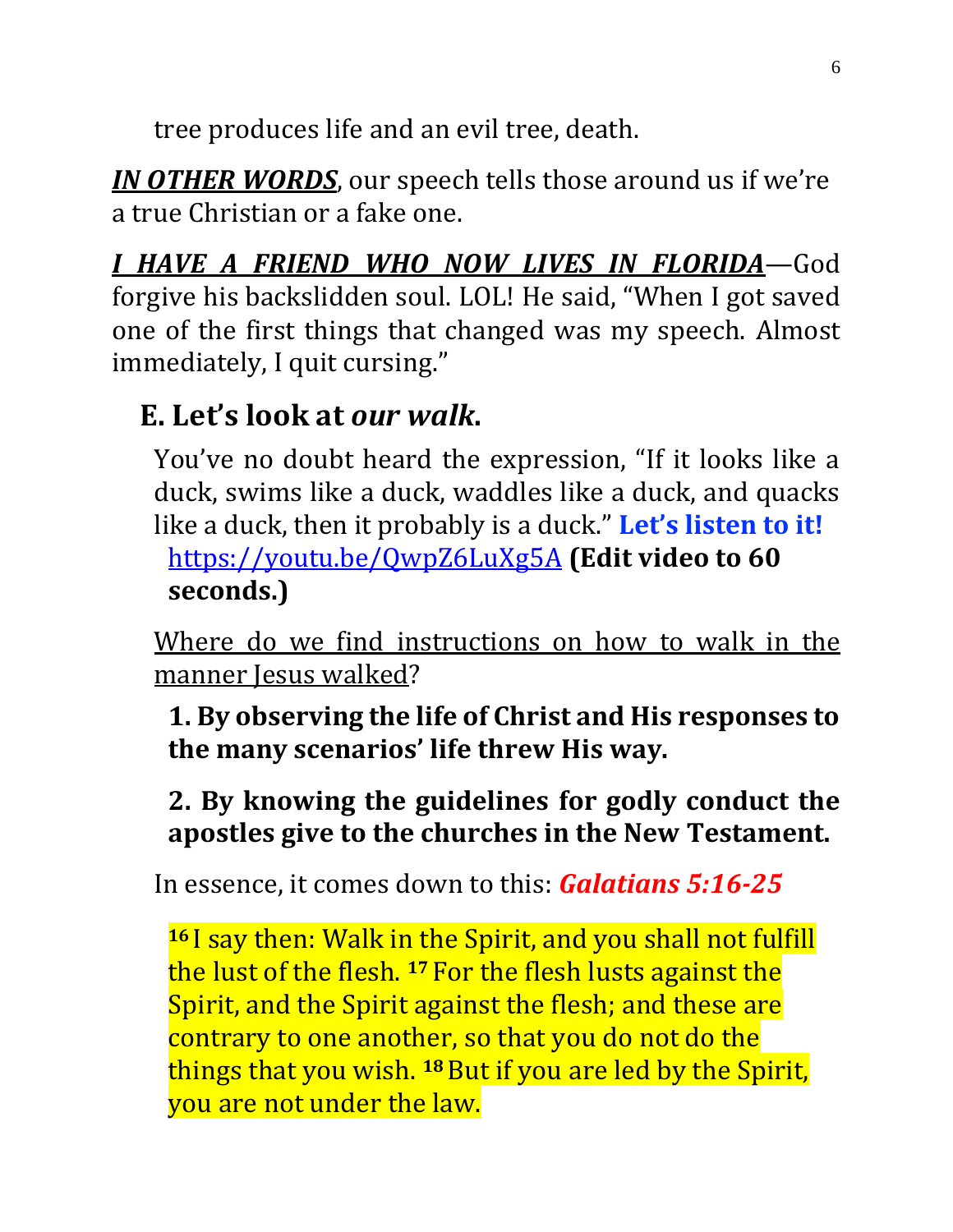*IN OTHER WORDS,* if we walk in the Spirit, we won't live in lust and break the law.

<sup>19</sup> Now the works of the flesh are evident, which are: [\[d\]](https://www.biblegateway.com/passage/?search=galatians+5&version=NKJV#fen-NKJV-29182d)adultery, [\[e\]](https://www.biblegateway.com/passage/?search=galatians+5&version=NKJV#fen-NKJV-29182e) fornication, uncleanness, lewdness, **<sup>20</sup>** idolatry, sorcery, hatred, contentions, jealousies, outbursts of wrath, selfish ambitions, dissensions, heresies, **<sup>21</sup>** envy, [\[f\]](https://www.biblegateway.com/passage/?search=galatians+5&version=NKJV#fen-NKJV-29184f)murders, drunkenness, revelries, and the like; of which I tell you beforehand, just as I also told *you* in time past, that those who **\*JUSTIFY** such things will not inherit the kingdom of God. \*jbs

**<sup>22</sup>**But the fruit of the Spirit is **love**, joy, peace, longsuffering,

kindness, goodness, faithfulness, **<sup>23</sup>** [\[g\]](https://www.biblegateway.com/passage/?search=galatians+5&version=NKJV#fen-NKJV-29186g)gentleness, selfcontrol. Against such there is no law. **<sup>24</sup>**And those *who are* Christ's have crucified the flesh with its passions and desires. **<sup>25</sup>** If we live in the Spirit, let us also walk in the Spirit.

*NOTE:* Bottom line—our walk will be different. What we:

- 1)What we say
- 2)Where we hang out
- 3)What we give—the tithe
- 4)What we read
- 5)What we watch on TV and in the Movies
- 6)Etc.

It's the barometer telling us if were walking in the Spirit or in the flesh.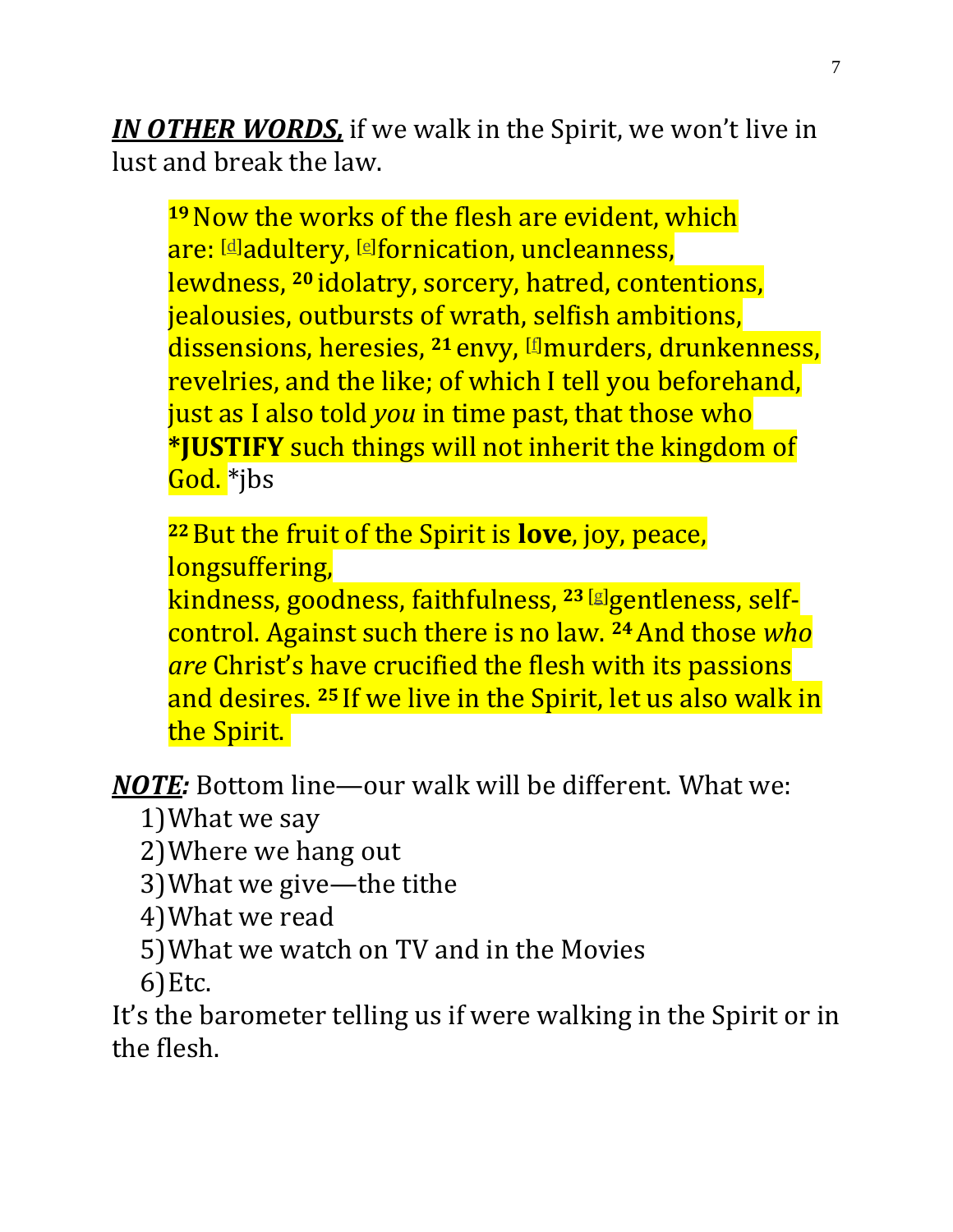#### **F. Let's look at** *how we are to love***.**

## *John 13:34-35*

A new commandment I give to you, that you love one another; as I have loved you, that you also love one another. **<sup>35</sup>**By this all will know that you are My disciples, if you have love for one another."

*WHAT DOES JESUS MEAN BY LOVE ONE ANOTHER?* He means *LOVE WITHOUT AN AGENDA*. Most people love with an agenda—and that agenda is them: *How can I benefit from this relationship?* But God loved us without an agenda. Well, He did have one agenda and that was us ("The Son of Man came to seek and to save that which was lost" *Luke 9:10*).

#### *WHAT IS GOD'S DEFINITION OF LOVE?*

## *1 Corinthians 13:4-8*

**<sup>4</sup>** Love suffers long (patient) *and* is kind; love does not envy; love does not parade itself, is not [\[b\]](https://www.biblegateway.com/passage/?search=1+Corinthians+13&version=NKJV#fen-NKJV-28670b)puffed up; **<sup>5</sup>** does not behave rudely, does not seek its own, is not provoked, [\[c\]](https://www.biblegateway.com/passage/?search=1+Corinthians+13&version=NKJV#fen-NKJV-28671c)thinks no evil; **<sup>6</sup>** does not rejoice in iniquity, but rejoices in the truth; **<sup>7</sup>** bears all things, believes all things, hopes all things, endures all things.

#### **<sup>8</sup>** Love never fails

#### **St Paul opens this chapter by saying,**

Though I speak with the tongues of men and of angels, ... understand all mysteries and all knowledge, … can move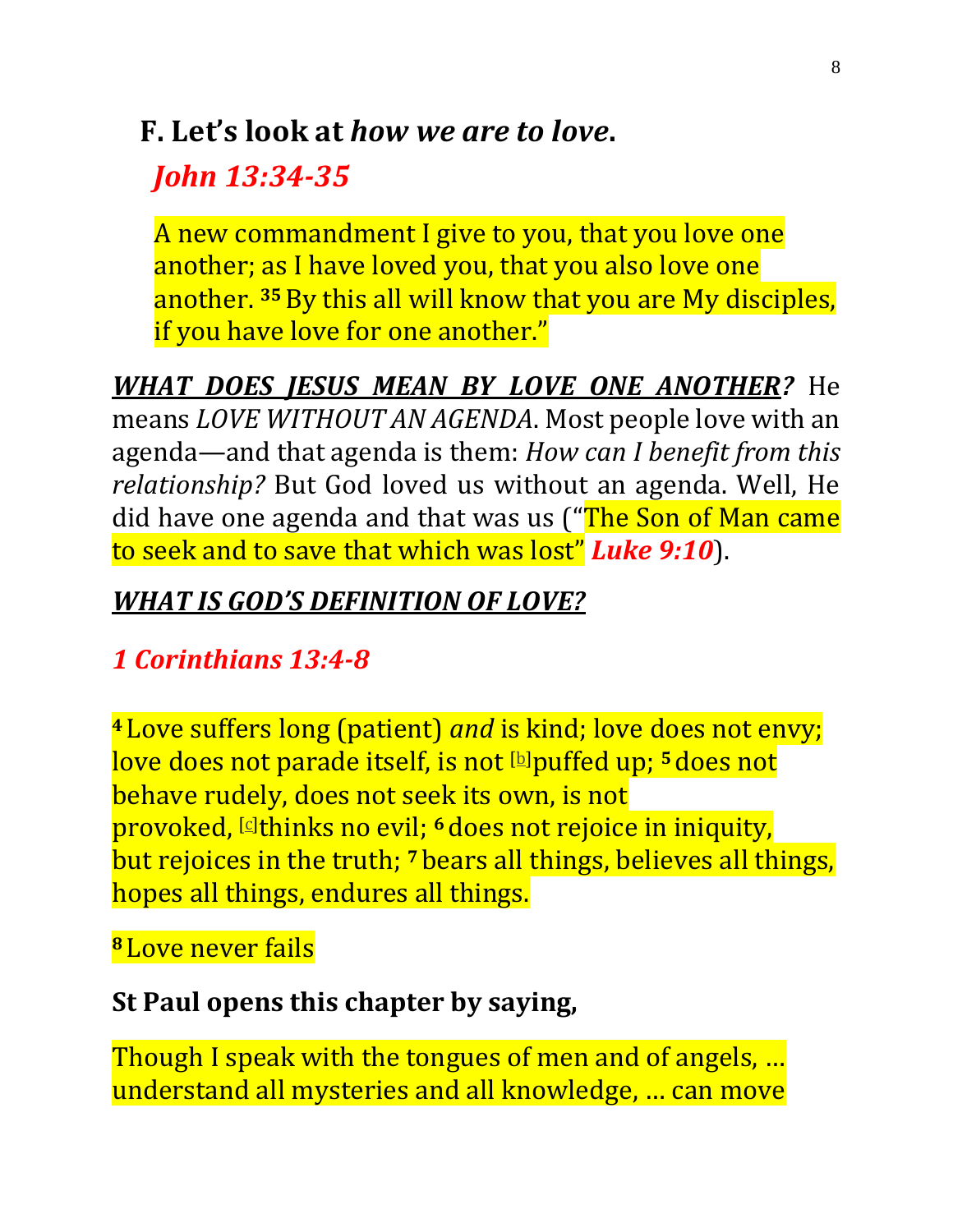mountains … bestow all my goods to feed *the poor,* and … give my body [\[a\]](https://www.biblegateway.com/passage/?search=1+Corinthians+13&version=NKJV#fen-NKJV-28669a)to be burned, but have not love, it profits me nothing.

#### *MOTHER TERESA SAID*,

*Intense love does not measure, it just gives.* 

*Not all of us can do great things. But we can do small things with great love.* 

*Love cannot remain by itself—it has no meaning. Love has to be put into action, and that action is service.* 

## **G. One final word about loving like Jesus loved it doesn't always end up the way you think it should.**

In many cases it's not returned. In many cases it hurts. In many cases it will put you on a cross. But that's ok! Because that's how God loved you.

### **(I close with this illustration.)**

*ILLUSTRATION***:** We had a person who worked for the church that moved an entire ministry behind my back. Sadly, I had no recourse but to let him go. Sometime later, I felt the LORD wanted me to restore the relationship. I did. In fact, he apologized, I forgave him, brought him back on staff, and did so without reservation, trusting him completely. I tell you, without going into detail, this person did the same thing all over again, but it was ten times worse. And, to this day, he has NEVER apologized.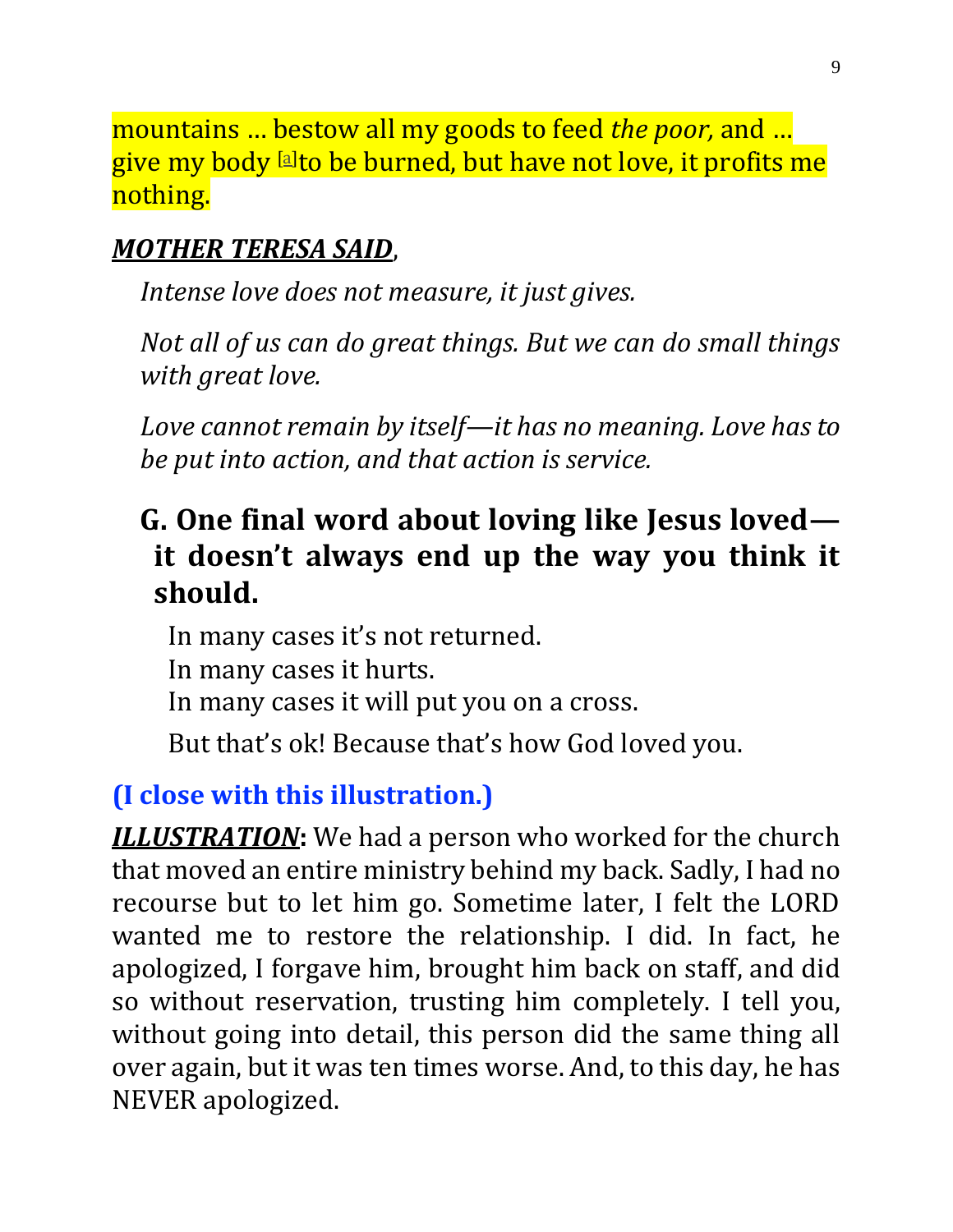People would say, "Bruce, you were a fool." But I tell you truthfully, I have no regrets, because I loved the way Jesus loved me. And if I had to do it all over again, I'd do the same thing because it was the right thing to do. (The duplicity is on him, not me.)

Was Jesus a fool for loving to the point of death? Think about it! How many people accept His love in comparison to those who reject it? Not many.

## **H. (TOOK) As believers, why is our talk, walk, and love different than the world's?**

Because God's Spirit lives in us.

# **IV. INVITATION**

## **A. In closing, will you be one of those who accepts His love, or rejects it?**

## **B. You say,** *"How do I accept God's love?"*

It's as easy as ABC:

*A***dmit**– your sins have separated you from God. (Psa 14:1-3; Rom 3: 23);

*B***elieve** – that God did something about your sins through Jesus Christ. (The final Pascal Lamb/Messiah.) (Lev 17:10; Heb 9: 19-22);

*C***ommit** – yourself to His righteousness by confessing Jesus as Lord and Savior. (Isa 53:5; Col 1:22);

*D***o it today!** (Isa 49:8; 2 Cor 6:2).